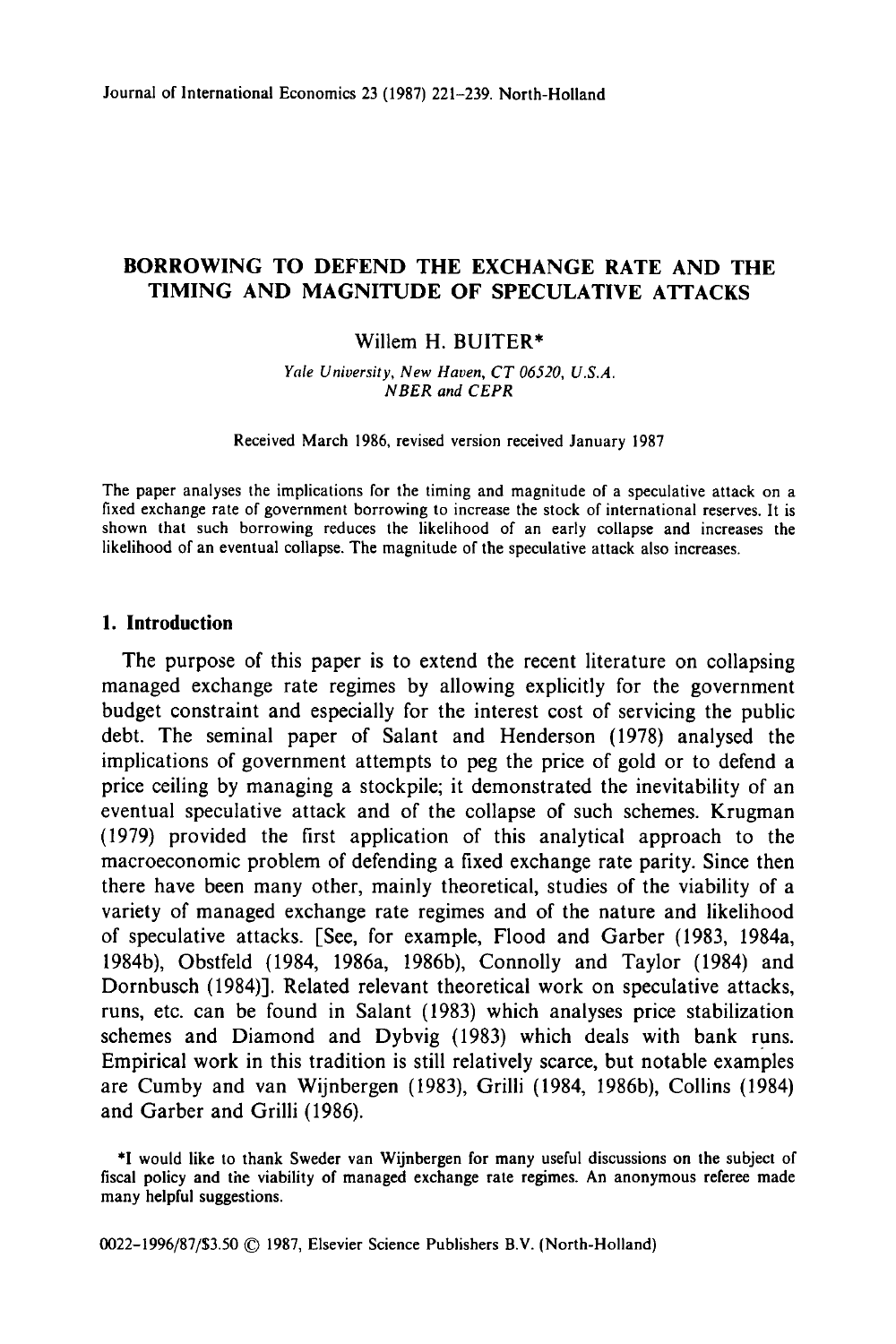The existing literature almost invariably treats domestic credit expansion (dce) as the exogenous government control and fundamental forcing variable driving the stock of reserves and/or the exchange rate. [One notable exception is Cumby and van Wijnbergen (1983).] This paper 'goes behind' dce and considers separately the primary (non-interest) government deficit, the interest cost of servicing the public debt and the net issues of interestbearing government debt. By doing this, the otherwise implicit fiscal and financial aspects of decisions to alter the level and/or the rate of growth of the stock of domestic credit are brought out explicitly. While this is a worthwhile exercise in its own right, it is especially useful when, as in Garber and Grilli (1986) and Grilli (1986b), the consequences for the likelihood and timing of a speculative attack on the exchange rate of a government decision to borrow (internationally) to augment its stock of reserves is analysed.

In sections 2 and 3 I analyse the consequences of a decision by the government to replenish its stock of non-interest-bearing foreign exchange reserves through a once-off, stock-shift open market sale of interest-bearing bonds. Without a fundamental fiscal correction (i.e. a decision to cut the primary deficit by an amount equal to the increase in the interest cost of servicing the debt), the consequences of this decision to borrow for the timing and magnitude of the speculative attack that causes the collapse of the fixed exchange rate regime are as follows. In the deterministic, continuous time model of section 2, the timing of the speculative attack is brought forward if the borrowing takes place sufficiently long before the date at which the collapse would have occurred absent the borrowing. It is delayed if the borrowing takes place sufficiently close to the collapse date without borrowing. The magnitude of the attack (measured by the size of the final stock-shift reduction in the stock of reserves to their critical level) always increases as a result of the borrowing. In the stochastic discrete time model of section 3, the probability of collapse  $k$  periods or less after the borrowing falls for small  $k$  and increases for large  $k$ . As in the deterministic case this reflects the fact that, because of the interest cost of servicing the newly incurred debt, an act of borrowing reduces the *level* of the stock of domestic credit (increases the *level* of the stock of reserves) but also increases the rate of domestic credit expansion (increases the rate at which the stock of reserves declines). Finally, in an interesting special case the expected length of the time interval until the collapse is, under mild conditions, increased by an act of borrowing.

## **2. Government borrowing and the timing and magnitude of speculative attacks; the continuous time deterministic case**

The simple continuous time deterministic small country open economy model is given in eqs.  $(1)$ – $(4)$ :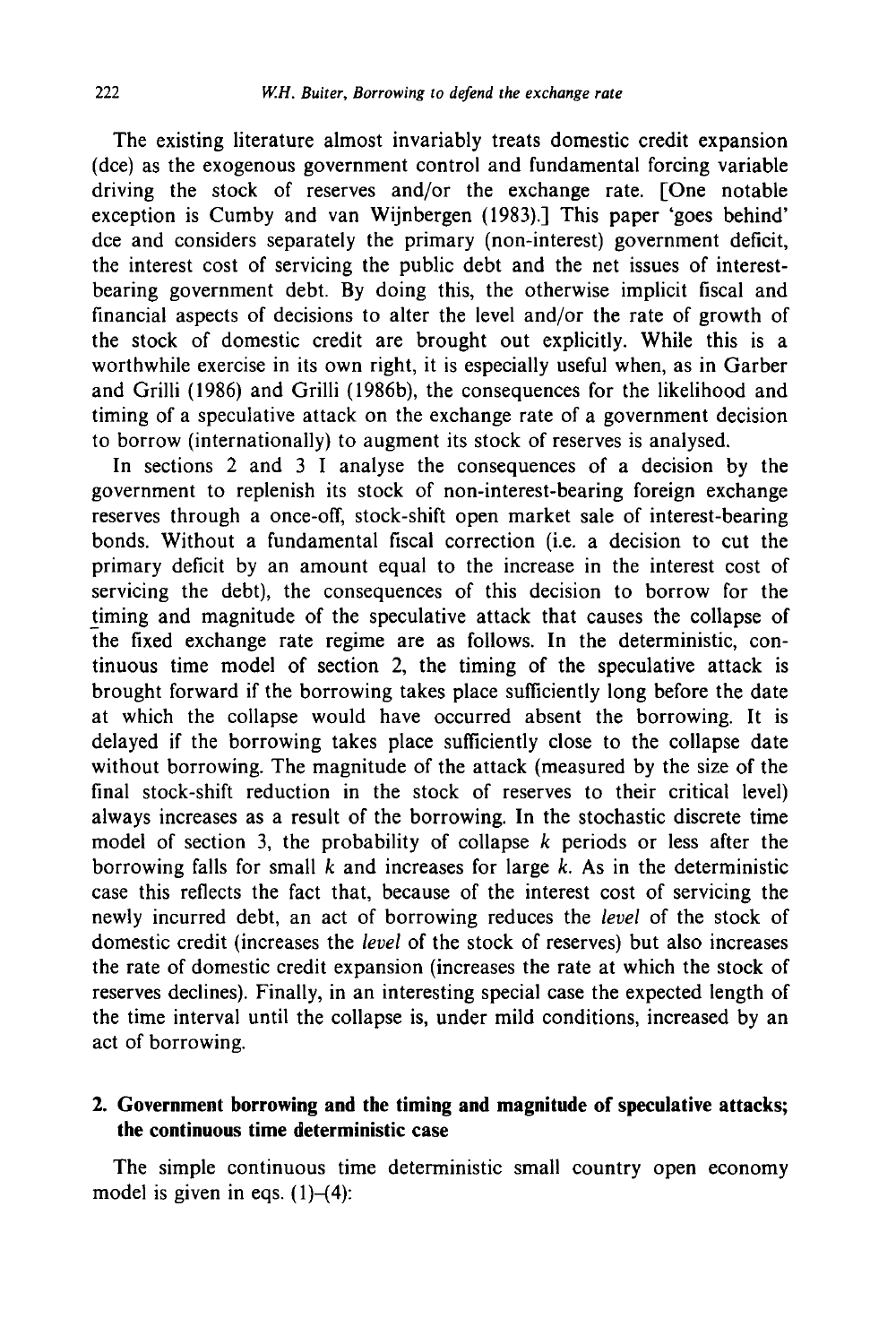$$
\frac{M}{SP^*} = l(i, y), \quad l_i < 0; \ l_y > 0,
$$
\n(1)

$$
P = SP^*,\tag{2}
$$

$$
i(t) = i(t^*) + \frac{E_r \dot{S}(t)}{S(t)}, \quad i^* > 0,
$$
\n(3)

$$
\dot{M} + S\dot{B}^* - S\dot{R}^* \equiv \Delta + i^* S B^*.
$$
\n<sup>(4)</sup>

M is the nominal stock of non-interest-bearing domestic high-powered money, i the domestic nominal interest rate,  $y$  domestic real output,  $P$  the domestic price level,  $P^*$  the foreign price level, S the spot nominal exchange rate,  $i^*$  the foreign nominal interest rate,  $B^*$  the stock of government debt,  $R^*$  the stock of official foreign exchange reserves and  $\Delta$  the nominal primary, i.e. net of interest on the public debt, deficit. Foreign exchange reserves are assumed to be non-interest-bearing, as was the case with gold under the gold standard.

 $P^*$ ,  $i^*$  and y are exogenous. There is a single traded good and strict purchasing power parity (PPP) holds [eq. (2)]. There is a perfect international financial market with risk-neutral speculators. The domestic nominal interest rate is therefore given by the uncovered interest parity condition (3). E, denotes the expectation operator conditional on information available at time  $t$ . (4) denotes the open economy consolidated government sector budget identity. All government borrowing is assumed to be denominated in foreign currency. This is for convenience only. The paper is not concerned with the use of (unexpected) devaluation as a means of reducing the real value of the authorities' interest-bearing debt. For that issue the currency denomination of the debt is of course crucial. Issues of political or sovereign risk are also ignored. A is the current value of public sector 'exhaustive' spending on goods and services minus taxes net of transfers, excluding interest on the debt, *i\*SB\*.* 

Using the monetary authority's balance sheet identity we can reinterpret (4) as the familiar condition that the government deficit  $A + i^*SB^*$  is financed by borrowing  $S\dot{B}^*$  or domestic credit expansion  $\dot{D}$ , i.e.

$$
\dot{D} + S\dot{B}^* \equiv \Delta + i^* S B^*.
$$
 (4')

A crucial assumption is that the interest rate paid on government debt,  $i^*>0$ , exceeds the interest rate on international reserves,  $r^*$ . Given that assumption, the further assumption made in this paper that the interest rate on reserves equals zero, only serves to simplify the algebra. If the two interest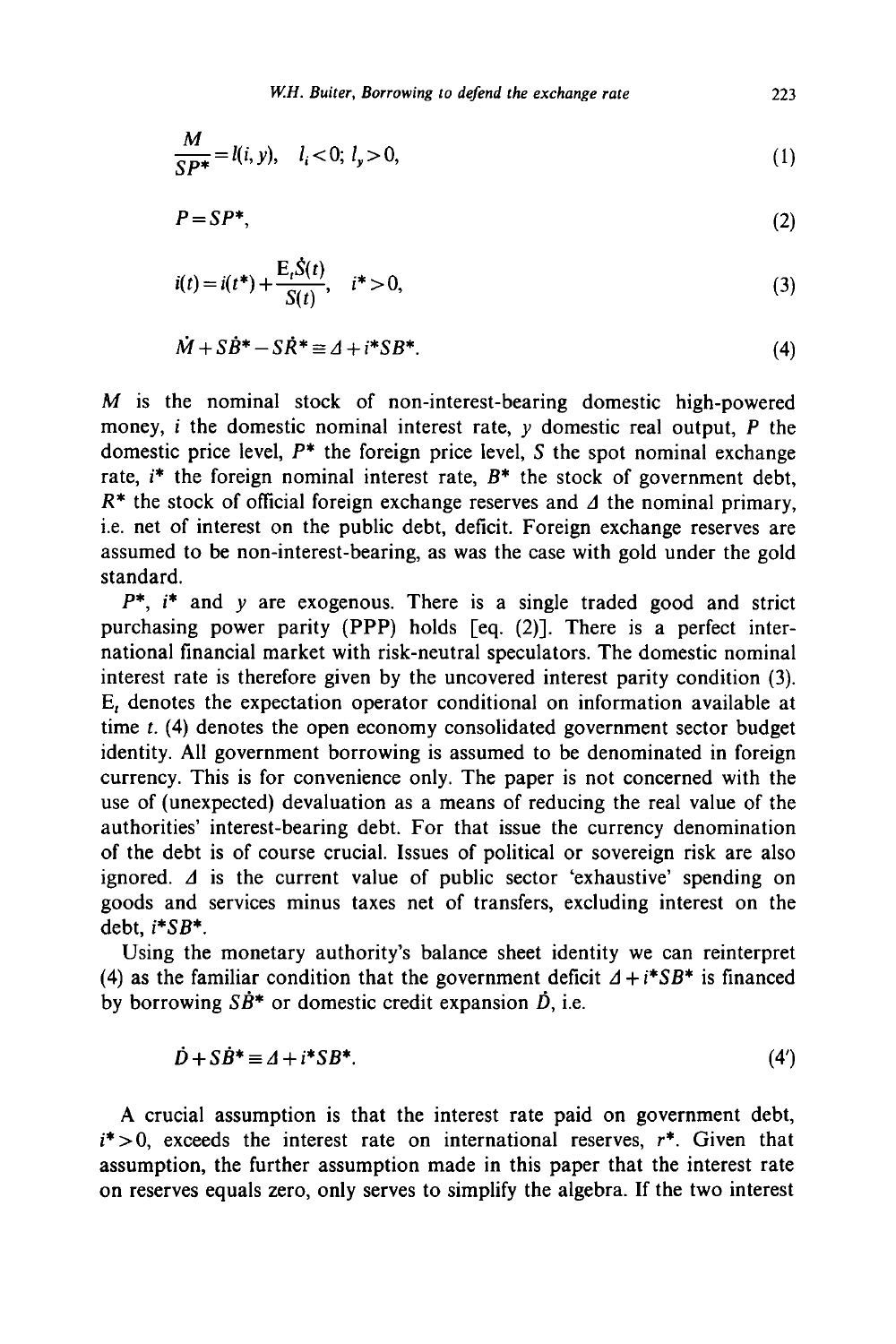rates were equal, there would, even in an only minimally rational world, never be any foreign exchange crises (or liquidity crises) which were not also government solvency crises. The solvency constraint of the government is given in eq. (5). It is obtained by integrating the government budget identity [including interest on reserves, given in  $(4<sup>n</sup>)$ ] forward in time and imposing a 'no Ponzi game' transversality condition:<sup>1</sup>

$$
\dot{M} + S\dot{B}^{*} - S\dot{R}^{*} \equiv \Delta + i^{*}SB^{*} - r^{*}SR^{*}.
$$
\n(4")\n
$$
S(t)[B^{*}(t) - R^{*}(t)] \leq \int_{t}^{\infty} E_{t} \left\{ \exp\left(-\int_{t}^{v} i^{*}(u) du\right) \right\}
$$
\n
$$
\times \left[ -\Delta(v) + \dot{M}(v) - (i^{*}(v) - r^{*}(v))S(v)R^{*}(v) \right] \right\} dv.
$$
\n(5)

Eq. (5) states that the value of the government's net non-monetary debt should not exceed the present value of future expected primary surpluses  $-A(v)$ , plus the present value of future expected seigniorage revenue  $\dot{M}(v)$ minus the present value of the expected future cost of holding reserves  $(i^*(v)$  $r^{*}(v)$ )S(v)R<sup>\*</sup>(v). Clearly, if  $i^{*} = r^{*}$ , the opportunity cost of holding reserves is zero. A successful open market sale by the government [equal increases in  $B^*(t)$  and  $R^*(t)$ ] which raises the future expected path of the stock of reserves  $[E, \delta R^*(v) \ge 0$  for all  $v \ge t]^2$  will not, in that case, affect the solvency of the government; the r.h.s. of (5) is unaffected by it. If, however,  $i^* > r^*$ , then borrowing to replenish the stock of reserves will worsen the government's solvency position. If (5) holds with strict equality, then either future primary surpluses must be raised, or future seigniorage revenue must be boosted in order to avoid insolvency. With  $i^* = r^*$ , any sensible government would raise both  $B^*$  and  $R^*$  to arbitrarily high levels, thus eliminating the risk of running out of reserves, without this in any way affecting their solvency.  $i^*$  is therefore a necessary condition for there to be a reserve problem separate from a solvency problem. With  $i^* = r^*$ , debt repudiation or default would accompany any foreign exchange crisis. The assumption that  $i^* > r^*$  is historically appropriate for the gold standard regime analysed by Garber and Grilli (1985) and Grilli (1986b). In a sterling-dollar world, with a fixed dollar price of gold and a fixed sterling price of gold,  $r^*=0$  while sterling and

<sup>1</sup>This condition is

$$
\lim_{v \to \infty} \exp \left(-\int_{1}^{v} i^*(u) \, \mathrm{d}u\right) S(v) \left[B^*(v) - R^*(v)\right] = 0.
$$

See, for example, Buiter (1985).

Note  $S(v) = \overline{S}$  for  $v \leq \overline{t}$ , where *f* is the date of collapse and  $R^*(v) = 0$ ,  $v \geq \overline{t}$ . *i*\*(*v*) and  $r^*(v)$ ,  $v < \overline{t}$ **are** unaffected by the open market sale. A successful open market sale raises f.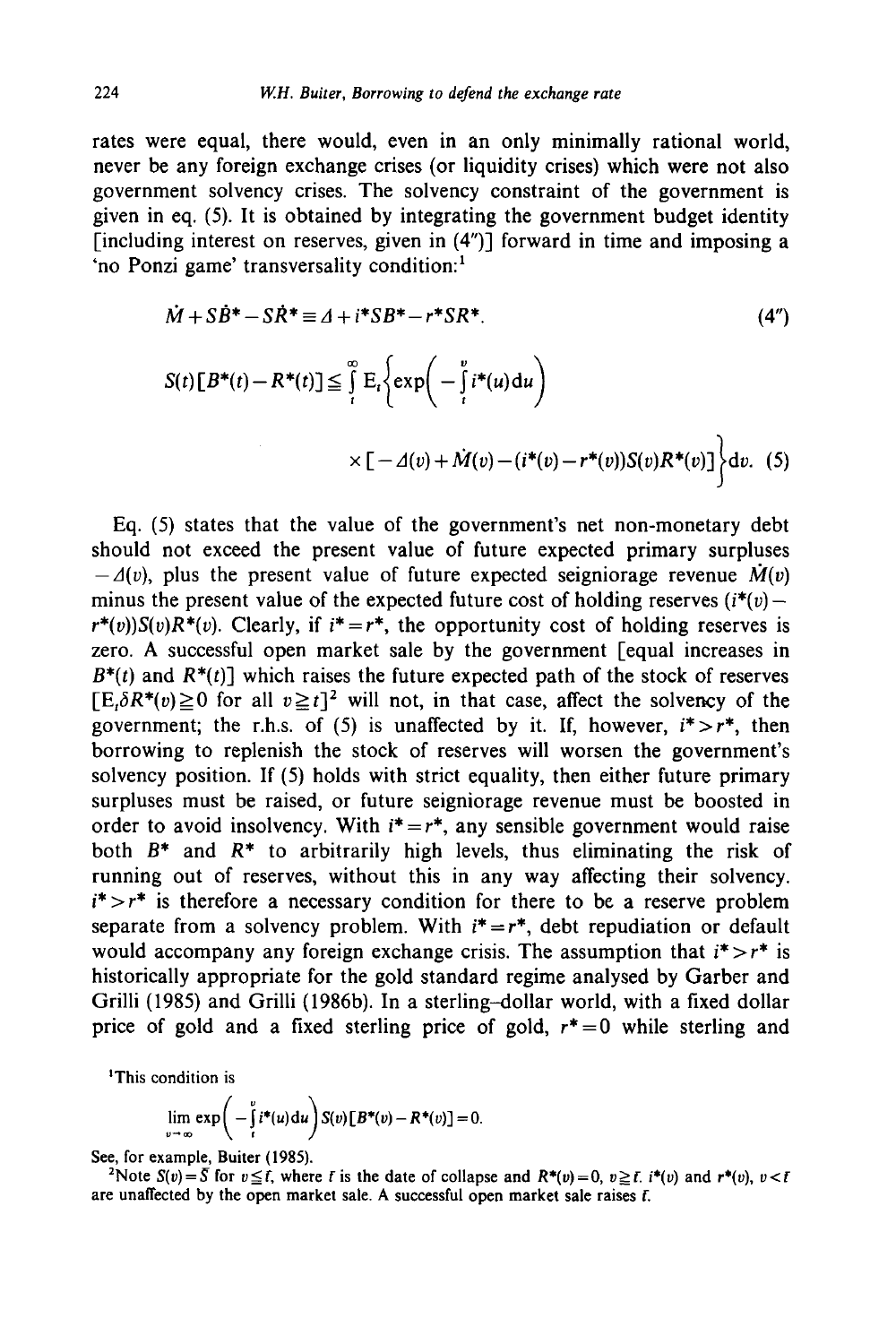dollar short nominal interest rates were positive. Where modern financial developments have greatly reduced or even eliminated the financial opportunity cost of holding reserves, the analysis of this paper has to be qualified, since in the limit as  $r^*$  goes to  $i^*$  a foreign exchange crisis is merely one manifestation of a solvency crisis.

Initially the economy is on a fixed exchange rate with  $S=\overline{S}$ . When the stock of reserves falls below a threshold level  $\bar{R}^*$  the authorities stop defending the exchange rate and a free float of indefinite duration ensues. Other scenarios have been analysed [e.g. by Obstfeld (1986a)] but for our purposes the simplest case suffices. The threshold level is set equal to zero. Following the now familiar argument that efficient financial markets rule out anticipated future discrete or discontinuous changes in the level of the exchange rate, we can calculate the date  $t=\bar{t}$  at which the fixed exchange rate regime collapses and a free float begins, from the boundary condition that at  $\bar{t}$  the exchange rate that would prevail if the exchange rate collapsed and floated at  $\bar{f}$ ,  $\bar{S}(t)$ , equals the fixed exchange rate  $\bar{S}$ . The example is chosen such that reserves are lost continuously (the 'structurally weak' currency case) and a collapse in finite time is certain. Grilli (1986a) analyses a more symmetric small country model for which in addition to the lower bound on reserves (which when crossed compels a float or a devaluation) there also is an upper bound (which when crossed compels a float or a revaluation). In a two-country model the same results could be obtained with each national authority establishing a lower bound for its stock of reserves.

In the example, when the fixed exchange rate regime collapses, the expected proportional rate of exchange rate depreciation becomes positive. The domestic nominal interest rate therefore increases discretely at  $\bar{t}$  and there is a discrete ['stock-shift'] reduction in the demand for real money balances. With  $S(f)$  given at  $\overline{S}$  (because of the required continuity of the exchange rate) the reduction in the real money stock is brought about by a reduction in the nominal money stock. The stock-shift reduction in the money stock  $\delta M(t)$  is brought about by a speculative attack at  $\bar{t}$  in which the stock of reserves undergoes a stock-shift reduction to its critical level. The total stock of domestic claims on the rest of the world cannot, of course, change at a point in time (barring repudiation). The stock-shift loss of reserves by the authorities is therefore matched by domestic private agents acquiring interest-bearing claims on the rest of the world.

The literature has traditionally treated domestic credit expansion  $\dot{D}$  as the fundamental (exogenous) forcing variable. While there is nothing logically wrong with such a specification, it suppresses and therefore tends to obscure the *fiscal* and debt management aspects of exchange rate regime viability and breakdown. The importance of this issue is greatest when the policy event under consideration is a major financial operation of the government. An example of such an event is contained in two stimulating papers by Garber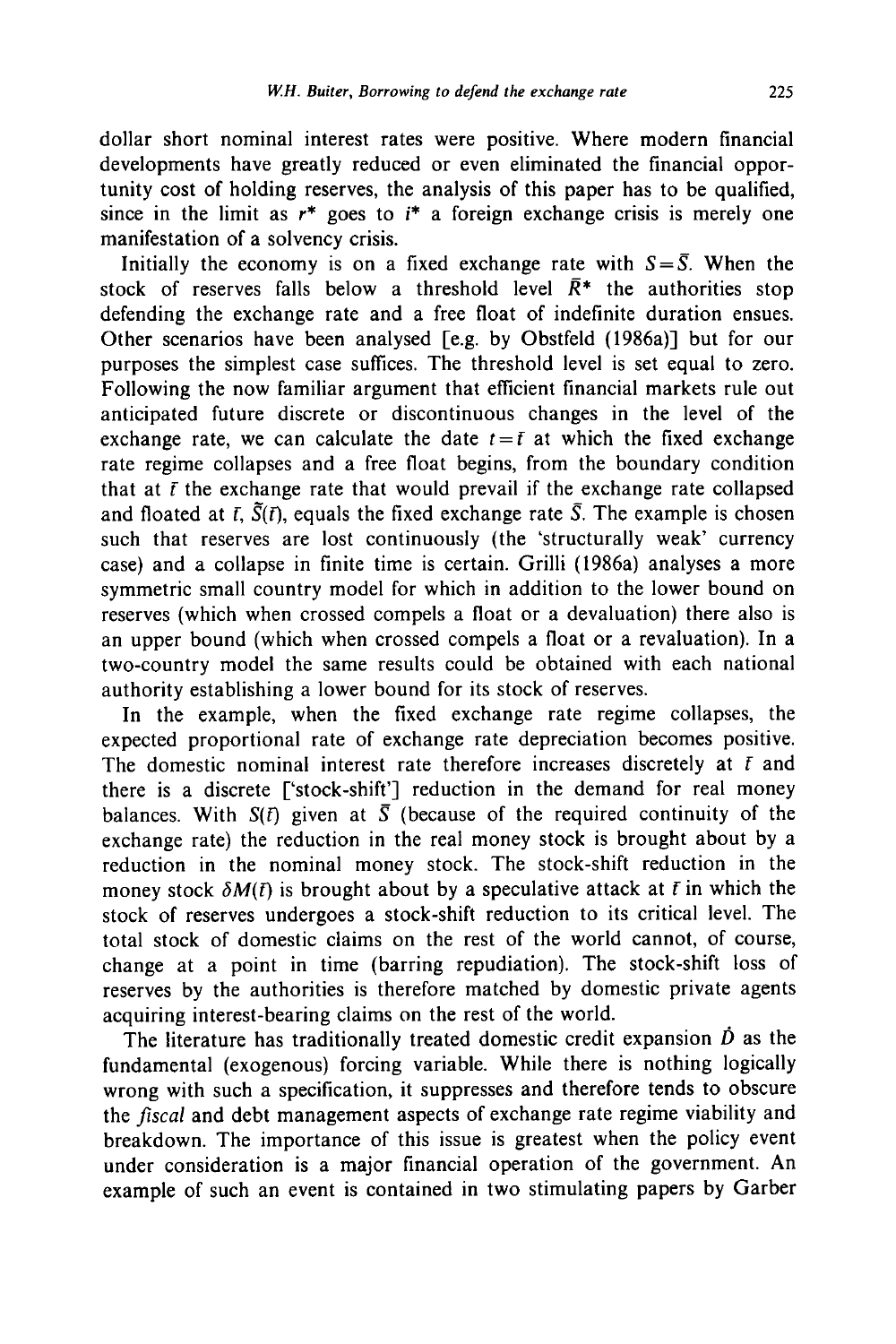and Grilli (1986) and Grilli (1986b) on the Belmont-Morgan Syndicate bond issue and its role in defending the gold standard in 1895. Briefly their argument is that when the U.S. Treasury borrowed abroad through the Syndicate to replenish its stock of gold reserves, this act of borrowing increased the viability of the gold standard in the sense that it reduced uniformly the probability of collapse after the loan was secured, compared to what would have been the case without the loan.

The analysis of this section and of the next demonstrates that the Garber-Grilli argument implicitly assumes that the act of borrowing was accompanied by a *fiscal correction,* specifically by a reduction in the primary deficit which kept dce after the borrowing on the path it would have been on without the borrowing. Without such a fiscal correction the need to service the additional debt requires either increased domestic credit expansion or further borrowing. If there exists an upper bound on the stock of interestbearing debt a government is able or willing to countenance, increased borrowing now means increased domestic credit expansion later and therefore increased loss of reserves and a greater probability of collapse later. This argument is of course simply an open economy extension of Sargent and Wallace's 'Unpleasant Monetarist Arithmetic'.<sup>3</sup>

For simplicity I consider the case in which the authorities engage in one act of borrowing, at  $t = t_0$ . At that date there is a stock-shift, once-off open market sale of bonds. Given perfect capital mobility, it is immaterial whether we visualize the government as borrowing at home or borrowing abroad. The net effect at  $t_0$  is a stock-shift reduction in the stock of domestic credit and an equal increase in the stock of reserves and in the stock of interestbearing public debt.

After the open market sale, no further borrowing occurs. This may well be an acceptable stylized representation of the situation in the late 1890s when government debt issues were very much the exception to the rule. It may also describe the situation of a number of developing and semi-industrialized economies that are faced with an external credit constraint and are given the option of a once-off relaxation of that constraint. Because of the higher debt service component in the public sector deficit, the rate of domestic credit expansion will be higher after  $t_0$ , than it would have been without the borrowing, if the primary deficit path is unaffected by the borrowing. The authorities effectively purchase a once-off reduction in the stock of domestic credit at  $t_0$  for a permanently higher rate of domestic credit expansion after  $t_0$ . Equivalently, they obtain a once-off increase in the stock of reserves at  $t_0$ for a higher rate of reduction in the stock of reserves after  $t_0$  and until the fixed exchange regime collapses at  $t = \bar{t}$ .<sup>4</sup>

<sup>&</sup>lt;sup>3</sup>I assume throughout that the long-run real interest rate exceeds the long-run growth rate of the real tax base, to rule out feasible Ponzi games.

 $4f$  itself, as shown below, will be affected by the open market sale.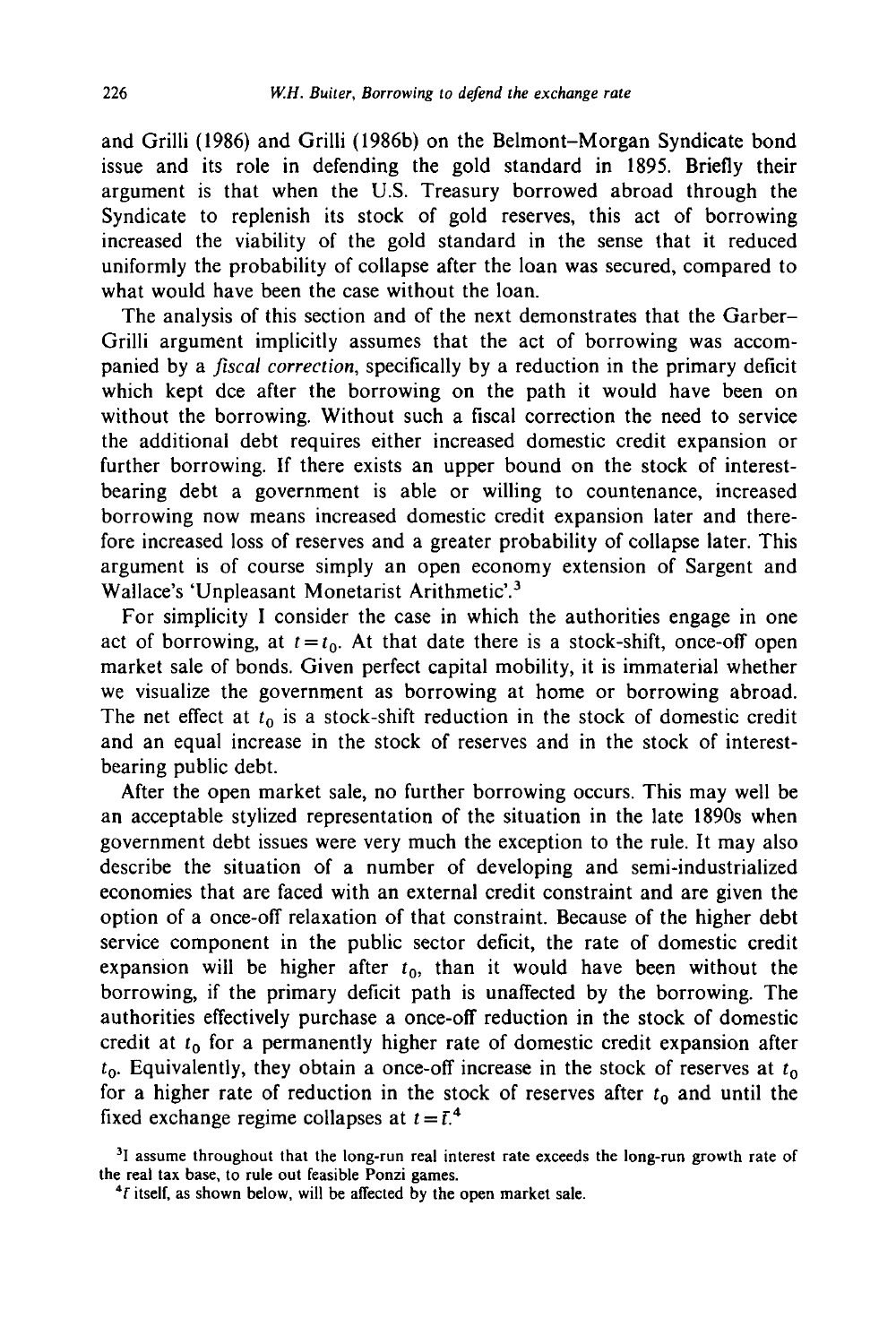In the continuous time, deterministic model of this section the effect of the open market sale on the timing of the collapse is ambiguous. If the borrowing occurs just before the exchange rate regime would have collapsed absent the borrowing, the collapse is postponed  $(f$  increases). If the borrowing occurs long enough before the exchange rate regime would have collapsed in the absence of borrowing, the collapse is brought forward  $(I$ declines). In the latter case the higher rate of decline of reserves dominates the once-off increase in the level of the stock of reserves; in the former case the opposite holds.

In the discrete time stochastic model of section 3, the probability at  $t_0$  of collapse in or before period  $t_0 + i$ ,  $i = 1, 2, \ldots$ , falls as a result of borrowing at  $t_0$  for small *i*, but rises for large *i*. The intuition again is strong, a stochastic version of 'live now and pay later'. For an act of borrowing to lower uniformly the probability of collapse it must be accompanied by a fiscal correction, i.e. by a reduction in the primary deficit.

As long as the fixed exchange rate regime survives, the behaviour of the stock of reserves, except at those instants that the monetary authorities engage in open market operations, is given by

$$
\overline{S}\dot{R}^* = -(A + i^*\overline{S}B^*) + \gamma + \overline{S}\dot{B}^*,\tag{6a}
$$

$$
\gamma = pl_i i^* + pl_y j + \frac{p^*}{p^*} M
$$
, the determinants of the growth  
in demand for money balances.<sup>5</sup> (6b)

In order to assure that the exchange rate regime is headed for collapse it is assumed that  $A+i^*\overline{S}B^*-\gamma>0$ . Since only one stock-shift open market sale of bonds at  $t_0$  is considered,  $\dot{B}^* = 0$  for all  $t > t_0$ . Domestic credit expansion therefore exceeds the growth of money demand and a collapse is certain. What remains to be determined is the timing and the magnitude of the speculative attack that forces the abandonment of the fixed exchange rate regime and the way in which both timing and magnitude are affected by borrowing without a fundamental fiscal correction.

We first calculate the shadow floating exchange rate at time t,  $\tilde{S}(t)$ , i.e. what the exchange rate would be at  $t$  if it floated freely for all future time with  $R^*$  at its critical value zero, i.e. with  $M = D$ .

A linear approximation of the model gives us the equation of motion for

<sup>5</sup>From eq. (4),  $\overline{S}\overline{R} = -(A + i\overline{S}B^*) + \overline{S}B^* + \overline{M}$ . Since money demand equals money supply, we have, differentiating the money demand function in eq. (I),

$$
\dot{M} = Sp^*l_i \frac{d}{dt} i + Sp^*l_y \dot{y} + \left[\frac{\dot{S}}{S} + \frac{\dot{p}^*}{p^*}\right]M.
$$

As long as the fixed exchange rate regime survives,  $\dot{S}/S=0$  and  $i=i^*$ . Since  $p=Sp^*$ , substitution of the expression for  $\dot{M}$  into the balance-of-payments identity yields eqs. (6a) and (6b).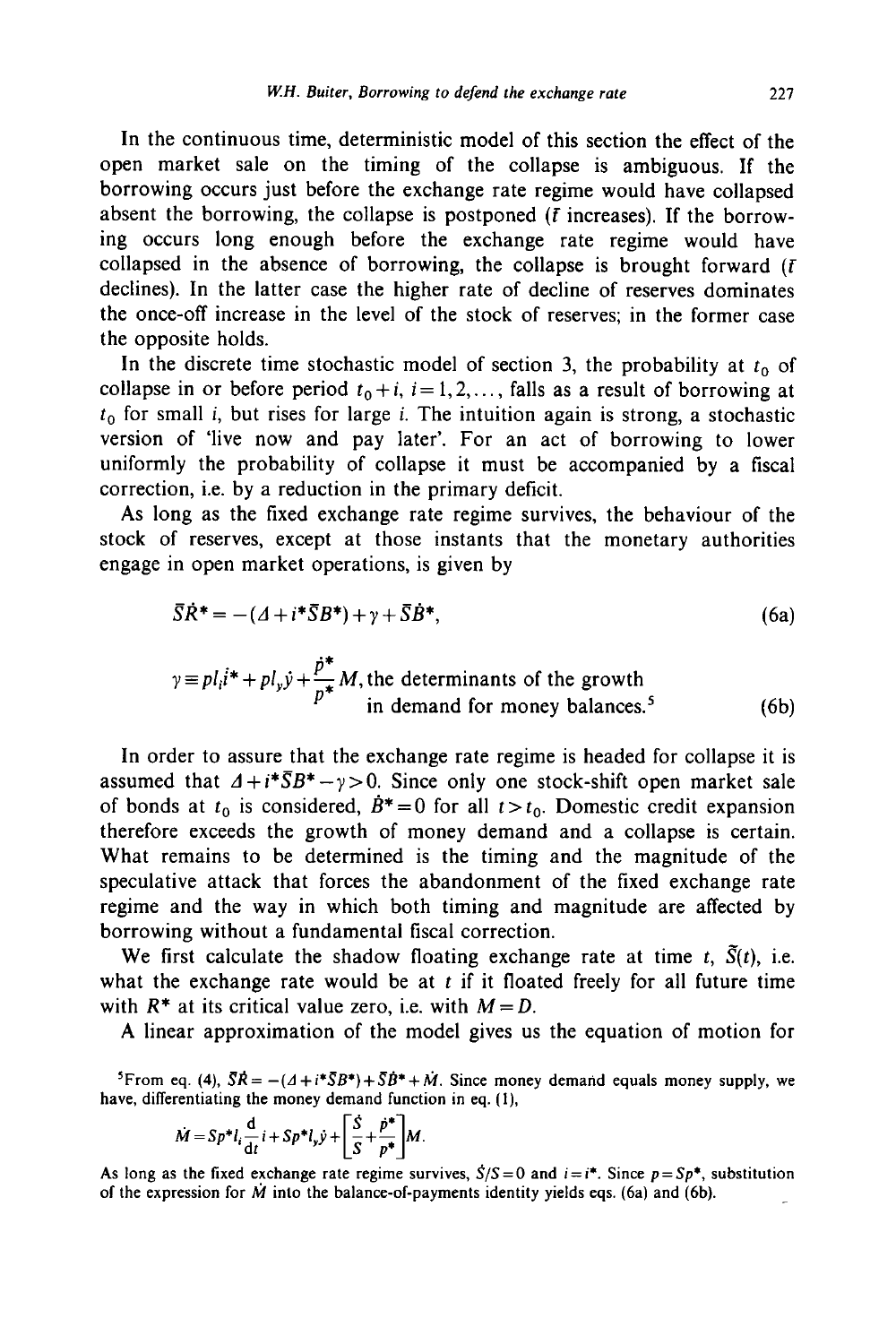the expected exchange rate:

$$
E_t \tilde{S}(t) = \alpha_s \tilde{S}(t) - \alpha_M D(t) + z(t)
$$
\n(7)

where

$$
\alpha_s = -\left[l_i^{-1}\frac{D}{P}\right]_0 > 0; \qquad \alpha_M = -\left[\frac{l_i^{-1}}{P^*}\right]_0 > 0,
$$

and

$$
z(t) = -\bigg[\bigg[l_i^{-1}\frac{D}{P}\frac{\tilde{S}}{P^*}\bigg]_0 P^*(t) + \big[\tilde{S}l_i^{-1}l_y\big]_0 y(t) + \big[\tilde{S}\big]_0 i^*(t)\bigg].
$$

The solution for the exchange rate is given by  $6\%$ 

$$
\widetilde{S}(t) = \int_{t}^{\infty} e^{\alpha_{s}(t-u)} E_{t}[\alpha_{M}D(u) - z(u)] du.
$$
 (8)

The shadow floating rate is the 'present discounted value' of future expected fundamentals. The fundamentals are future expected money stocks (or stocks of domestic credit) and the future expected determinants of money demand  $z(·)$ , i.e. the future foreign price level, the future foreign interest rate and future real output.

The fixed exchange rate regime will collapse and a free float will commence at  $t = \overline{t}$ , if and only if

$$
\tilde{S}(t) = \bar{S}.\tag{9}
$$

Let the foreign interest rate  $i^*$  and the primary government deficit  $\Delta$  be constant over time, i.e.

$$
D(t) = D(t_0) + [A + i^* \overline{S} B^*(t_0)] (t - t_0).
$$
<sup>7</sup> (10)

At  $t_0$  there is a stock-shift open market purchase and thereafter  $B^*$  is kept constant.

From  $(8)$ ,  $(9)$  and  $(10)$  we find that

$$
\bar{S} = \frac{\alpha_M}{\alpha_S} \left[ D(t_0) + \left[ \Delta + i^* \bar{S} B^*(t_0) \right] \left[ \bar{t} - t_0 \right] + \frac{\Delta + i^* \bar{S} B^*(t_0)}{\alpha_S} \right] + Z(\bar{t}),\tag{11}
$$

<sup>6</sup>We choose the unique continuously convergent solution.

71 ignore as of second-order magnitude the effect of changes in the exchange rate on debt service. Since S is endogenous from  $t_0$  on,  $D(t)$  is, strictly speaking, given by

$$
D(t) = D(t_0) + (A + i^* \bar{S} B^*(t_0)) (t - t_0) + i^* B^*(t_0) \int_0^t (S(v) - \bar{S}) dv.
$$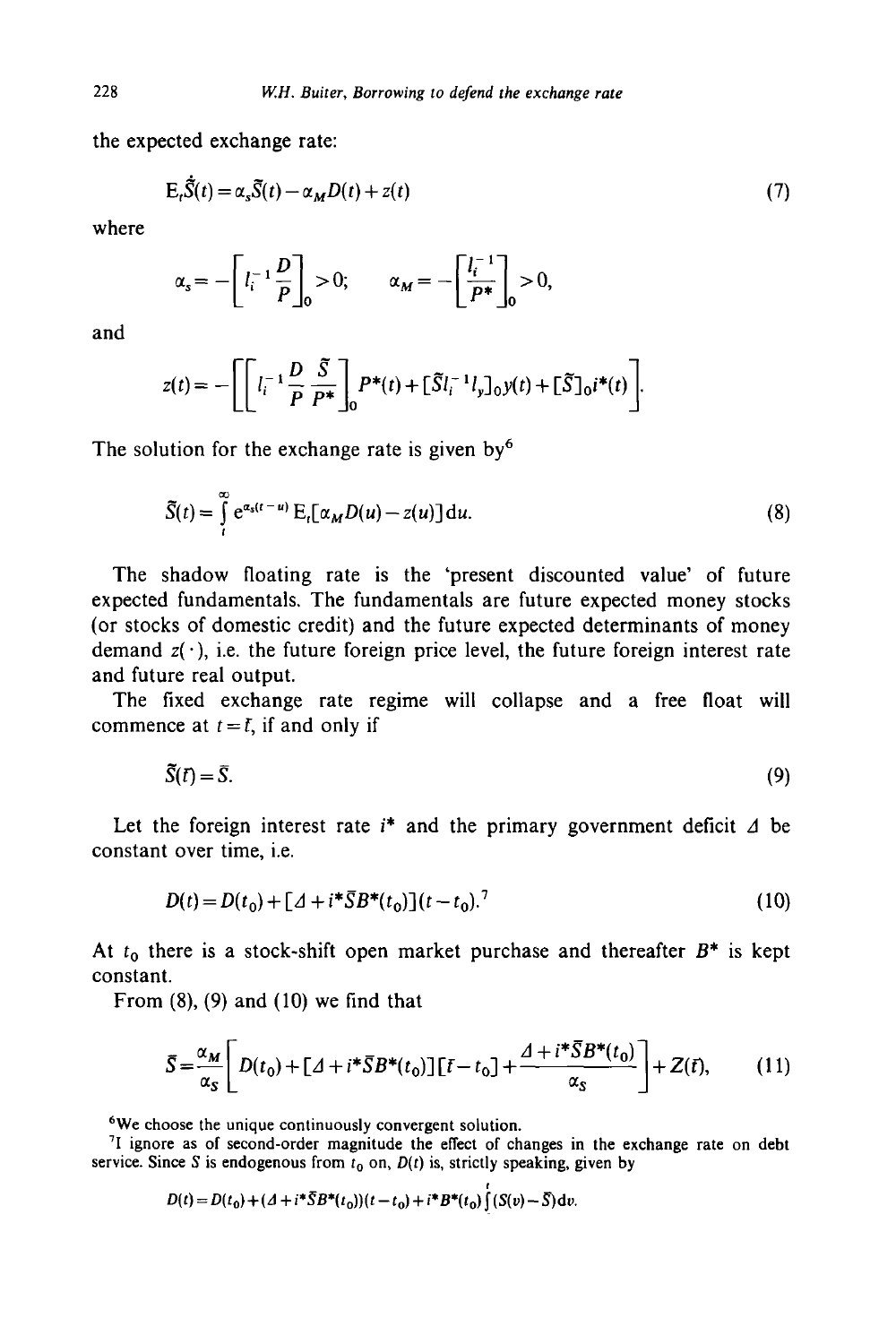where

$$
Z(\bar{t})=-\int\limits_t^\infty \mathrm{E}_tz(u)\mathrm{e}^{-\alpha_s(u-t)}\,\mathrm{d}u.
$$

The interval between the open market purchase and the date of collapse is therefore given by

$$
\bar{t} - t_0 = \frac{\bar{S} - \frac{\alpha_M}{\alpha_S} D(t_0) - Z(\bar{t})}{\left[ \Delta + i^* \bar{S} B^*(t_0) \right] \frac{\alpha_m}{\alpha_s}} - \frac{1}{\alpha_s}.
$$
\n(12)

The open market sale reduces  $D(t_0)$  by the same amount it increases  $\overline{S}B^*$ and  $\bar{S}R^*$ . The effect of the borrowing on the timing of the collapse is therefore given by 8

$$
\frac{\partial (t - t_0)}{\overline{S} \partial B^*(t_0)}\Big|_{\text{OM}} = \frac{1}{\Delta + i^* \overline{S} B^*(t_0)} - \frac{\left[\overline{S} - \frac{a_M}{\alpha_s} D(t_0) - Z(t)\right] i^*}{\left[\Delta + i^* \overline{S} B^*(t_0)\right]^2 \frac{\alpha_M}{\alpha_s}}
$$
\n
$$
= \frac{1}{\Delta + i^* \overline{S} B^*(t_0)} \left[\frac{\alpha_s - \alpha_s i^*(t - t_0) - i^*}{\alpha_s}\right].
$$
\n(13)

The first term on the right-hand side of (13) measures the beneficial effect of having a lower stock of domestic credit and acquiring a larger stock of reserves at  $t_0$ . It obviously postpones the day of collapse. The second term represents the effect of the increased rate of domestic credit expansion after  $t_0$ due to the increased debt service. It brings forward the day of collapse.

Assuming, as we do, that  $A + i^* \overline{S} B^* > 0$  and  $i^* > 0$ , the condition for  $\overline{t} - t_0$ to increase or decrease with an open market sale at  $t_0$  can be rewritten as

$$
\left. \frac{\partial (t - t_0)}{\overline{S} \partial B^*(t_0)} \right|_{OM} \ge 0 \Leftrightarrow \frac{1}{i^*} - \frac{1}{\alpha_S} \ge t - t_0. \tag{14}
$$

denotes

 $\alpha$ <sub>8</sub>  $\alpha$ <sub> $l$ </sub> $\alpha$ <sub>0</sub>)

$$
\left.\frac{\partial (I-t_0)}{\overline{S}\,\partial B^*(t_0)}\right|_{\overline{S}\,d\overline{B^*(t_0)}=-\,d\overline{D}(t_0)}.
$$

 $\partial B^*(t_0)|_{\rm OM}$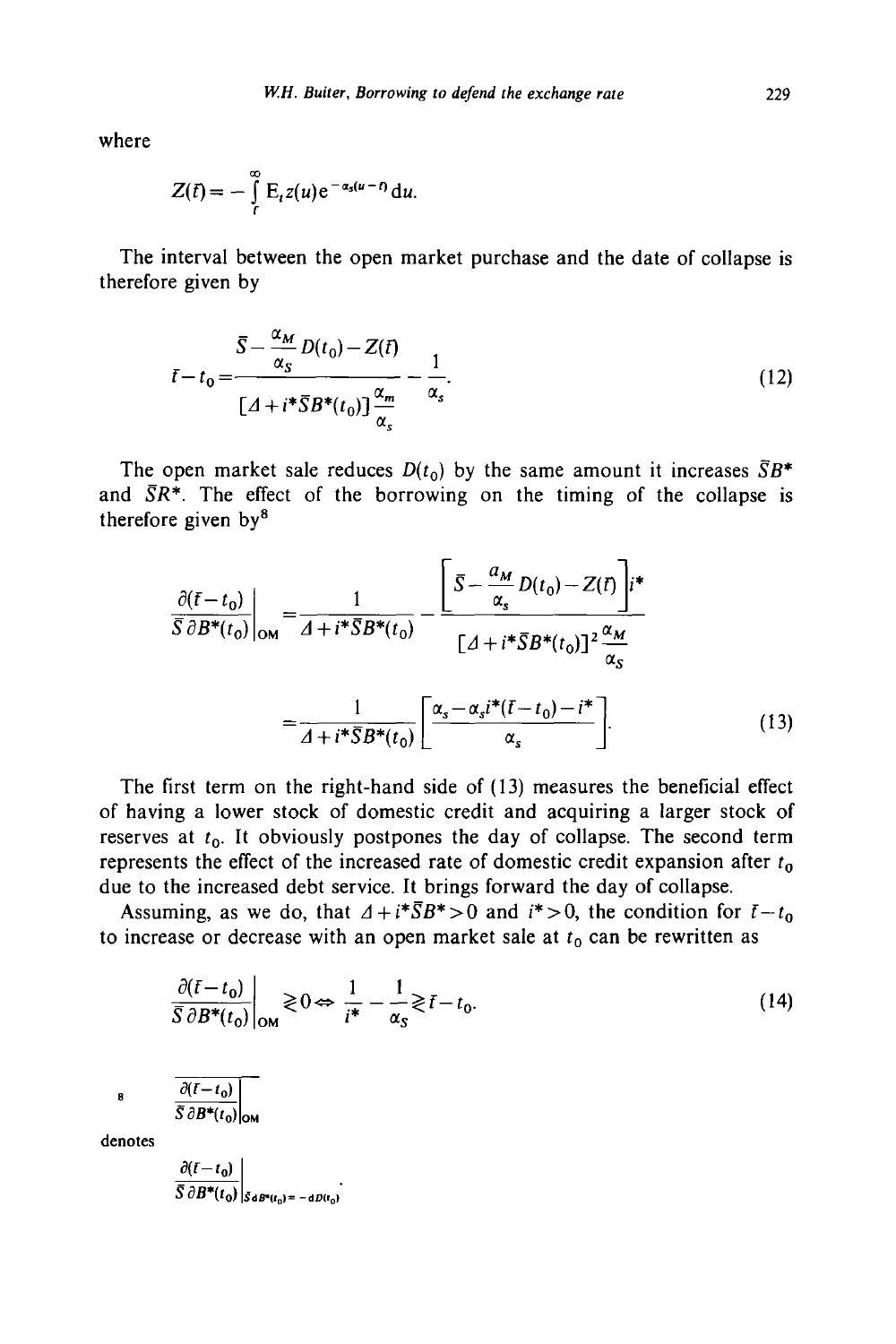Thus, the mathematics bears out the intuition that if reserves are replenished by an open market sale just before the regime would have collapsed, the date of collapse is postponed. If the replenishment takes place far enough in advance of the collapse date without replenishment, the date of collapse is actually brought forward.

Fig. 1 illustrates the time paths of the stock of reserves with and without borrowing at  $t_0$ . Clearly, the open market sale tilts the reserve path: it shifts it up vertically by  $\delta R^*(t_0)$  at  $t_0$  and increases the steepness of the negatively sloped path after  $t_0$ .  $\bar{t}$  is the date of collapse without borrowing at  $t_0$  and  $R^*(t)$  the stock of reserves the instant before the speculative attack at f.

Fig. 1(a) represents the case where  $t-t_0$  increases as a result of govern-



**Fig.** 1. Borrowing and the timing and magnitude of the collapse of a fixed exchange rate regime.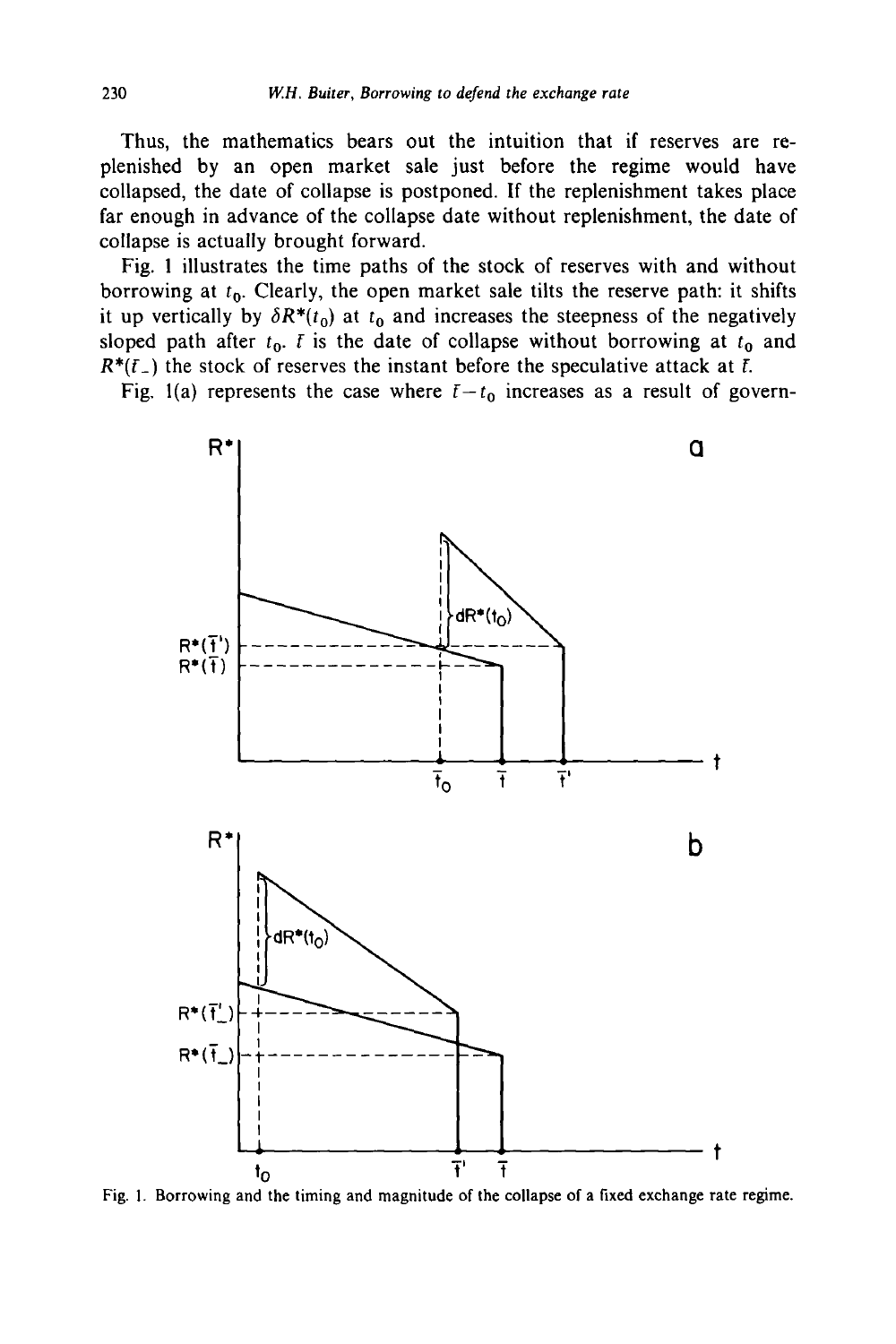ment borrowing at  $t_0$  and fig. 1(b) the case where the attack is brought forward.

To complete the picture we must determine what happens to the stock of reserves at  $\bar{t}$ , just before the collapse, as a result of the open market sale. The answer is known once we known what happens to the nominal interest rate at *f.* At  $\bar{t}$ ,  $i(\bar{t})=i^*$ , with or without borrowing. At  $\bar{t}$ ,  $i(\bar{t})=i^*$ +  $E_t[\tilde{S}(t)/\tilde{S}(t)]$ . If the proportional rate of exchange rate depreciation  $\tilde{S}/\tilde{S}$  is higher (lower) at *t* with borrowing at  $t_0$  than without it, then the stock of reserves at  $I_$  (and the collapse to zero of the stock of reserves at  $I$ ) will be larger (smaller) with borrowing than without it. It is easily checked that

$$
\left. \frac{\partial \tilde{S}(t)}{\bar{S} \partial B^*(t_0)} \right|_{OM} = \frac{\alpha_M i^*}{\alpha_S} > 0. \tag{15}
$$

Since  $\tilde{S}(t) = \overline{S}$ , the proportional rate of exchange rate depreciation at the moment of collapse is raised by borrowing at  $t_0$ , regardless of whether the collapse is postponed or brought forward. Borrowing at  $t_0$  therefore increases the magnitude of the speculative attack as measured by the stock-shift loss of reserves at  $\bar{t}$ .

For a country headed towards an unwanted devaluation, the analysis has the following implications. First, do not borrow too soon, for without any reduction in the primary deficit, too early borrowing may precipitate the collapse. Second, 'last minute' borrowing to defend the exchange rate is useful if the time it buys is used to implement a superior fundamental fiscal correction, i.e. a more effective package of measures for reducing the primary deficit or to invest in a future reputation for fiscal restraint through a current demonstration of fiscal restraint.

# **3. Government borrowing and the timing of a speculative attack; the discrete time stochastic case**

The discrete time analogue of the model of eqs.  $(1)$ - $(4)$  is given by

$$
\frac{M(t)}{S(t)P^*(t)} = l[i(t), y(t)],
$$
\n(16)

$$
P(t) = S(t)P^*(t),\tag{17}
$$

$$
1 + i(t) = \frac{1 + i^*(t)}{S(t)} \mathbf{E}_t S(t+1),
$$
\n(18)

$$
M(t+1) - M(t) + S(t)[B^*(t+1) - B^*(t)] - S(t)[R^*(t+1) - R^*(t)]
$$
  
\n
$$
\equiv \Delta(t) + i^*(t)S(t)B^*(t).
$$
\n(19)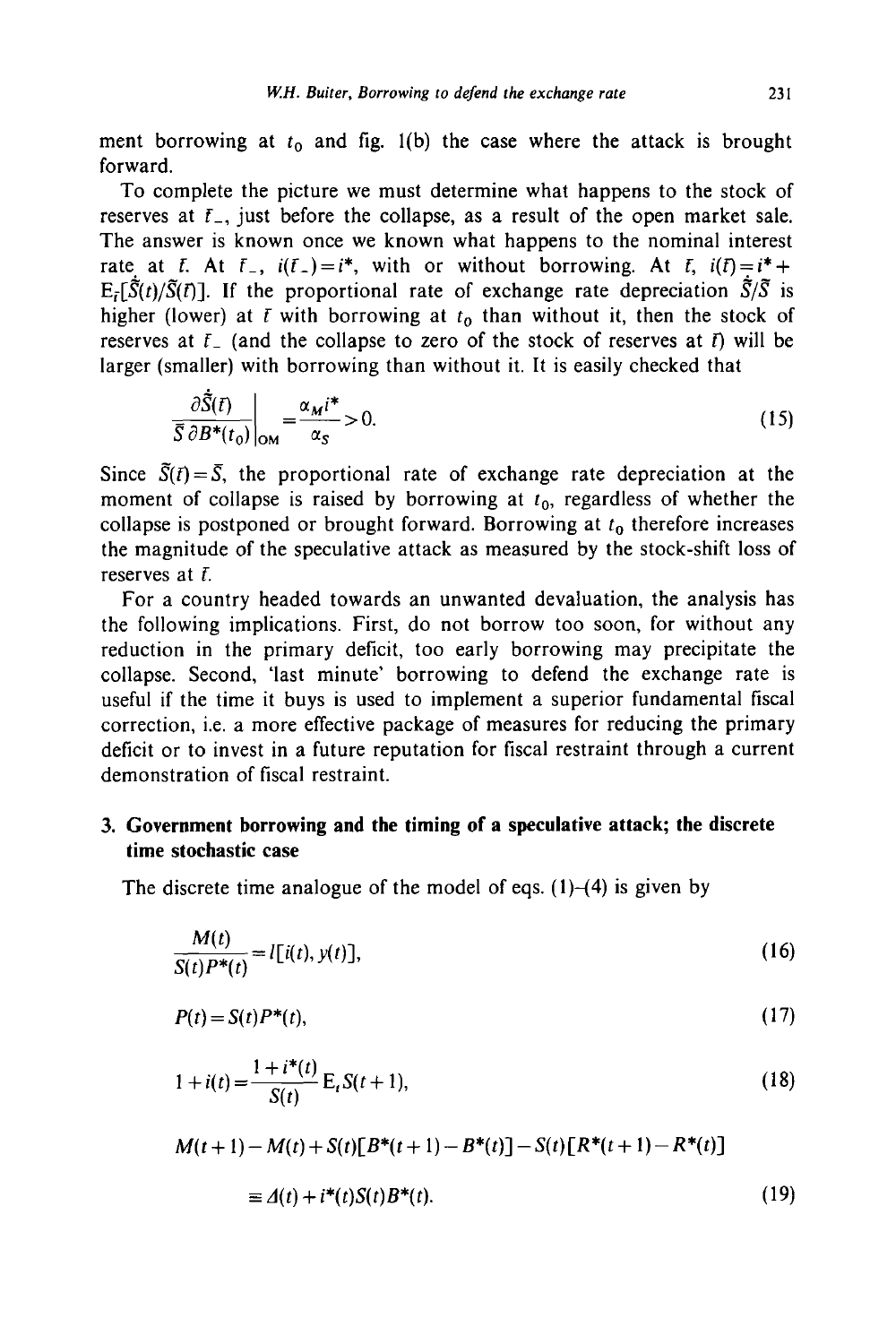As before,  $t_0$  is the period during which an open market purchase is performed and  $\tilde{S}(t)$  is the shadow floating exchange rate at time t.

We first define and derive the probability, at  $t_0$ , that the fixed exchange rate regime collapses in period  $t > t_0$  (neither earlier nor later) and the probability, at  $t_0$ , that it collapses no later than period  $t > t_0$ . The probability of collapse in period t is denoted  $\pi(t, t_0)$  and the probability of collapse in or before period t is denoted  $\Pi(t, t_0)$ . Formally:

$$
\pi(t, t_0) \equiv \text{Prob}_{t_0}[\tilde{S}(t) \ge \bar{S} \text{ and } \tilde{S}(t - i) < \bar{S}; 1 \le i < t - t_0] \tag{20}
$$

and

$$
\Pi(t, t_0) \equiv \sum_{j=t_0+1}^{t} \pi(j, t_0) = \text{Prob}_{t_0}(\tilde{S}(t) \ge \bar{S}).^9
$$
\n(21)

Having calculated  $\Pi(t, t_0)$  we can investigate how it is influenced by an open market sale. Intuition suggests that the magnitude and even the *sign* of the effect are likely to be different for small values of  $t-t_0$  than for large values: an open market sale should lower the probability of an early collapse but raise the probability of a collapse over a longer time horizon. The formal model confirms this intuition.

 $\pi(t, t_0)$  is the probability density function of 'collapse intervals',  $t-t_0$ . For the stochastic process considered in this paper, there is an interesting special case for which it is simple to derive the expectation of this distribution, i.e. the mean duration of the interval until the collapse. An open market sale is then shown, under weak conditions, to raise this mean duration.

Linearizing the model of eqs.  $(16)$ - $(19)$  we obtain the following first-order equation of motion for the shadow exchange rate:

$$
\tilde{S}(t) = a_s \mathbf{E}_t \, \tilde{S}(t+1) + a_m D(t) + v(t), \quad 0 < a_s < 1, \, a_m > 0, \, ^{10} \tag{22}
$$

<sup>9</sup>The second equality in (21) only holds because of the monotonicity of  $\overline{S}$ , i.e. because the shadow exchange rate in our model always depreciates.

Take, for example, the two-period horizon, i.e. the probability that the fixed exchange rate regime collapses in no more than two periods:

$$
\Pi(t_0 + 2, t_0) = \pi(t_0 + 1, t_0) + \pi(t_0 + 2, t_0)
$$
  
= Prob<sub>t\_0</sub>  $[\tilde{S}(t_0 + 1) > \bar{S}]$  + Prob<sub>t\_0</sub>  $[\tilde{S}(t_0 + 2) > \bar{S}]$   
- Prob<sub>t\_0</sub>  $[\tilde{S}(t_0 + 1) > \bar{S}$  and  $\tilde{S}(t_0 + 2) > \bar{S}]$ .

But since  $S(t)$  is strictly increasing in t [see eq. (26) below]

Prob<sub>10</sub>[
$$
S(t_0+1) > S
$$
 and  $S(t_0+2) > S$ ] = Prob<sub>10</sub>[ $S(t_0+1) > S$ ],  
\n[Prob<sub>10</sub>[ $\tilde{S}(t_0+2) > \overline{S}$  and  $\tilde{S}(t_0+1) > \overline{S}$ ] = Prob<sub>10</sub>[ $\tilde{S}(t_0+2) > \overline{S} | \tilde{S}(t_0+1) > \overline{S}$ ]  
\n= Prob<sub>10</sub>[ $\tilde{S}(t_0+1) > \overline{S}$ ]].

Therefore

$$
\Pi(t_0 + 2, t_0) = \text{Prob}_{t_0} [\tilde{S}(t_0 + 2) > \tilde{S}].
$$

$$
1\,0
$$

$$
a_{s} = \left[ \frac{(1+i^{*})p}{(1+i)p - l_{i}^{-1}M} \right]_{0}, \qquad a_{m} = \left[ \frac{SI_{i}^{-1}}{(1+i)p - l_{i}^{-1}M} \right]_{0}
$$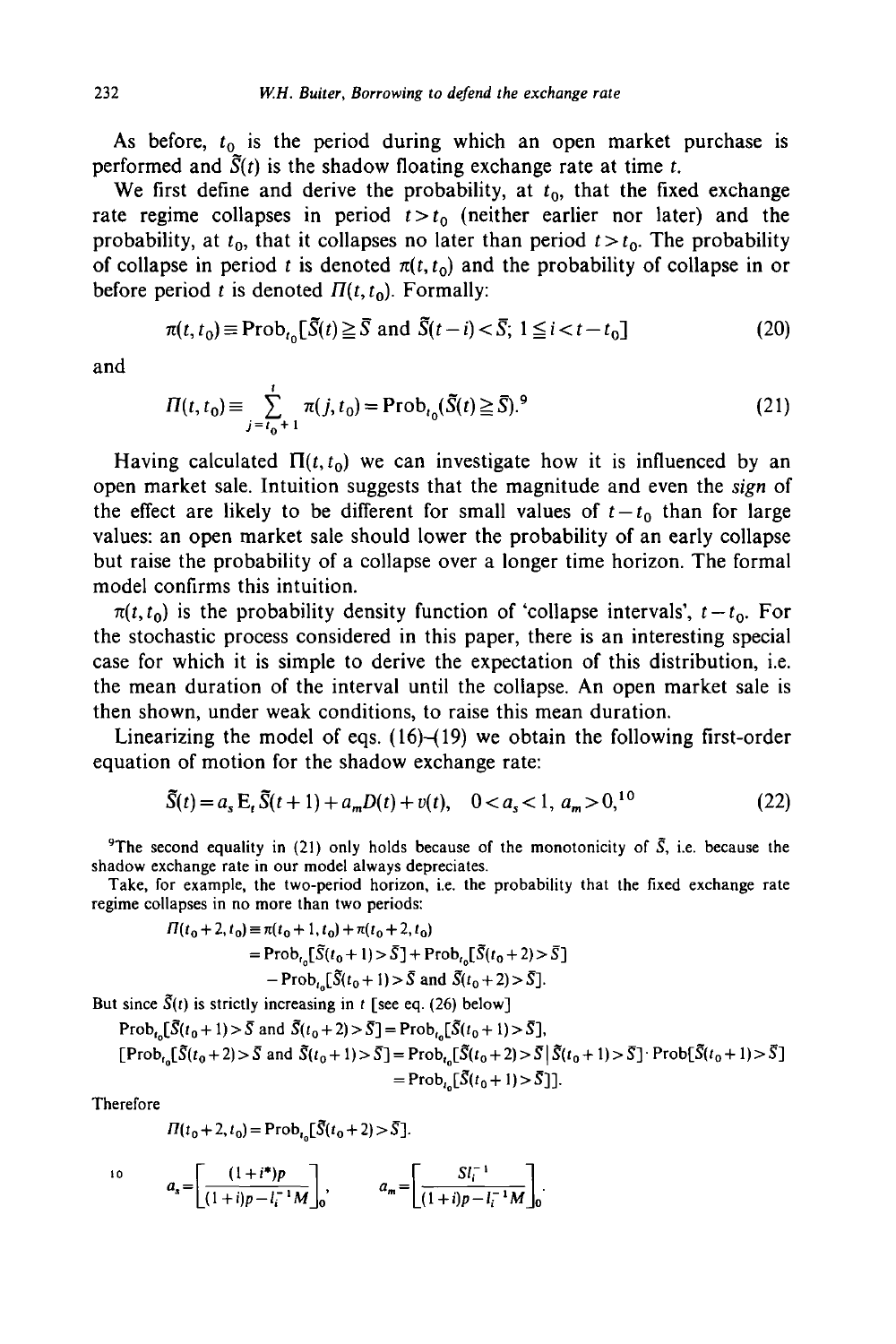where  $v(t)$  represents the influence of output, the foreign price level and the foreign interest rate on money demand.<sup>11</sup>

Choosing the fundamental, convergent forward-looking solution for  $\tilde{S}(t)$ using (22) we find:

$$
\tilde{S}(t) = a_m D(t) + v(t) + \sum_{k=1}^{\infty} a_s^k E_t [a_m D(t+k) + v(t+k)].
$$
\n(23)

The stock of domestic credit evolves according to (24):

$$
D(t+k) = D(t_0) + (t + k - t_0)i^* \overline{S} B^*(t_0) + \sum_{j=t_0}^{t+k-1} \Delta(j).
$$
 (24)

Following Flood and Garber (1984) we assume that  $A(j)$  is governed by the following stochastic process:

$$
\Delta(j) = \Delta + \varepsilon(j),\tag{25a}
$$

$$
\varepsilon(j) = -\lambda^{-1} + \eta(j), \quad \lambda > 0. \tag{25b}
$$

The  $n(i)$  are i.i.d. random variables with an exponential density f given by

$$
f(\eta(j)) = \begin{cases} \lambda e^{-\lambda \eta(j)}, & \eta(j) > 0, \\ 0, & \eta(j) \le 0, \end{cases}
$$
 (25c)

$$
\Delta + i^* \bar{S} B^*(t_0) \ge \lambda^{-1}.
$$
 (25d)

This specification ensures that domestic credit expansion, although stochastic, is always positive. Note that since arbitrarily large realizations of  $\eta$  can occur, there is always a non-zero probability that any stock of reserves, however large, will be exhausted by a speculative attack the next period. As pointed out by Flood and Garber (1984b), the currency will therefore always stand at a forward discount while the fixed exchange rate regime survives.

We now substitute the stochastic process governing the stock of domestic credit [eqs. (24), (25a), (25b)] into the shadow exchange rate process (23).

Assuming for simplicity that  $v(t) = E_t v(t+k) = 0$  for all t and for all  $k > 1$ ,

$$
v(t) = \left[\frac{SI_i^{-1}M}{p^*[1+i)p - l_i^{-1}M]}\right]_0 p^*(t) + \left[\frac{pSI_i^{-1}l_y}{(1+i)p - l_i^{-1}M}\right]_0 y(t) + \left[\frac{pE_t S(t+1)}{1+i^*}\right]_0 i^*(t).
$$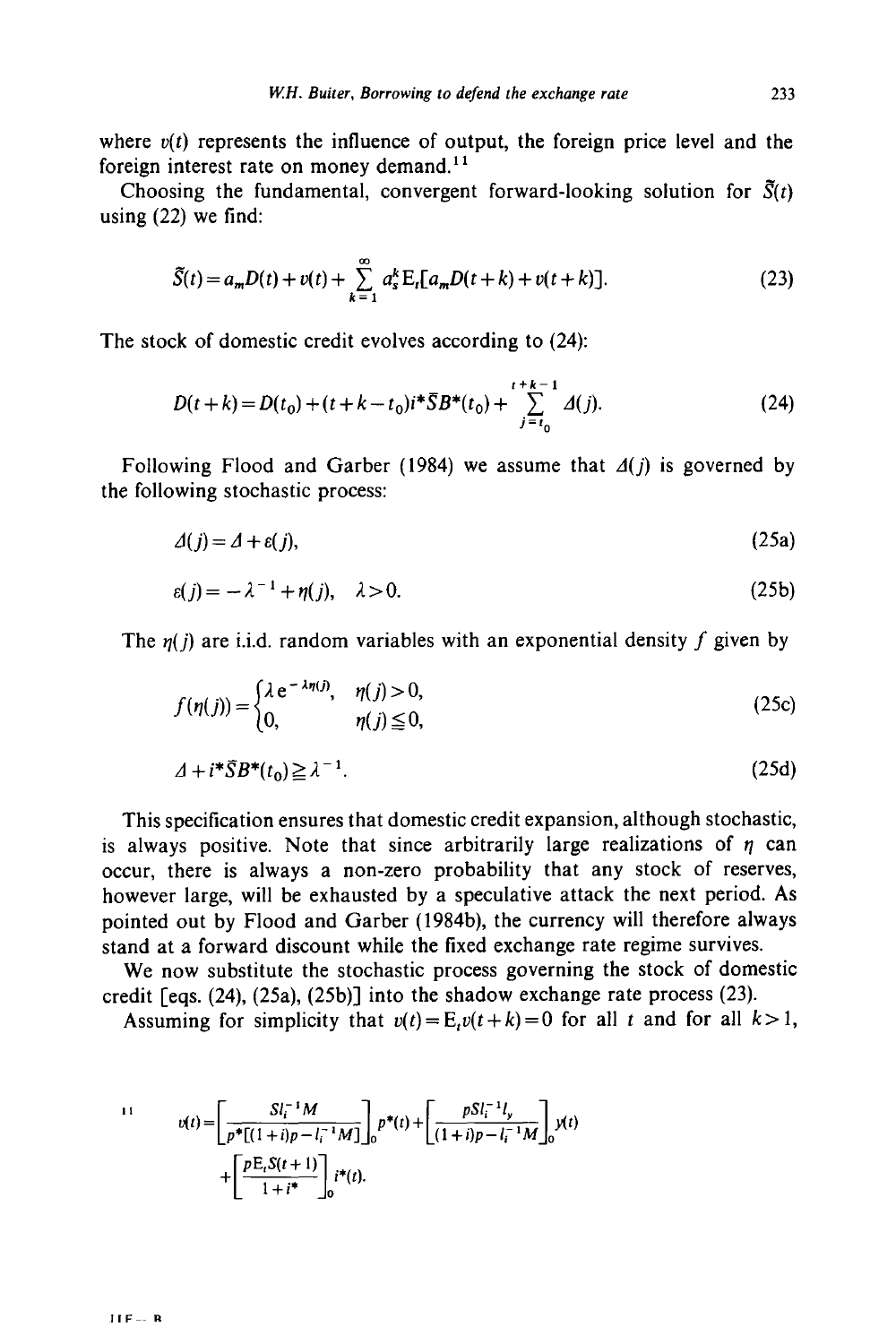eq. (23) becomes:

$$
\tilde{S}(t) = \frac{a_m}{1 - a_s} \left[ D(t_0) + (t - t_0)(i^* \overline{S} B^*(t_0) + \Delta - \lambda^{-1}) + \sum_{j=t_0}^{t-1} \eta(j) \right]
$$
  
+ 
$$
\frac{a_m a_s}{(1 - a_s)^2} \left[ \Delta + i^* \overline{S} B^*(t_0) \right].
$$
 (26)

In order to derive an expression for  $\Pi(t, t_0)$ , the probability at  $t_0$ , of a collapse occurring no later than period  $t$ , we define:

$$
\bar{\eta}(t, t_0) = \sum_{j=t_0}^{t-1} \eta(j) \tag{27a}
$$

and

$$
K(t, t_0) = \left[\frac{1 - a_s}{a_m}\right] \overline{S} - \frac{a_s}{1 - a_s} \left[A + i^* \overline{S} B^*(t_0)\right]
$$

$$
- \left[D(t_0) + (t - t_0)(A + i^* \overline{S} B^*(t_0) - \lambda^{-1})\right].
$$
(27b)

From (26) it then follows that

$$
\Pi(t, t_0) = \text{Prob}_{t_0}(\tilde{S}(t) \ge \bar{S}) = \text{Prob}(\bar{\eta}(t, t_0) \ge K(t, t_0)).
$$
\n(28)

Since the  $\eta(j)$ ,  $j = t_0, \ldots, t-1$ , are independent random variables each having an exponential distribution with parameter  $\lambda$ , it follows that  $\bar{\eta}(t, t_0)$  has the gamma density  $\Gamma(t-t_0,\lambda)$ , where  $t-t_0 \geq 1$  and

$$
\Gamma(t - t_0, \lambda) = \begin{cases}\n\frac{\lambda^{t - t_0}}{(t - t_0 - 1)!} \bar{\eta}(t, t_0)^{t - t_0 - 1} e^{-\lambda \bar{\eta}(t, t_0)}, & \bar{\eta}(t, t_0) > 0, \\
0, & \bar{\eta}(t, t_0) \le 0.\n\end{cases}
$$
\n(29)

Therefore  $\Pi(t, t_0)$  is given by the area under this gamma density function above  $K(t, t_0)$ :

$$
\Pi(t, t_0) = \begin{cases} \int_{K(t, t_0)}^{\infty} \frac{\lambda^{t - t_0}}{(t - t_0 - 1)!} \bar{\eta}(t, t_0)^{t - t_0 - 1} e^{-\lambda \bar{\eta}(t, t_0)} d\bar{\eta}(t, t_0), & K(t, t_0) > 0, \\ 1, & K(t, t_0) \leq 0. \end{cases}
$$

Using elementary properties of gamma functions, this simplifies to

$$
\Pi(t, t_0) = \begin{cases}\n t - \frac{t_0}{2} \left( \frac{\lambda K(t, t_0)}{j!} e^{-\lambda K(t, t_0)}, & K(t, t_0) > 0, \\
 1, & K(t, t_0) \le 0.\n\end{cases}
$$
\n(30)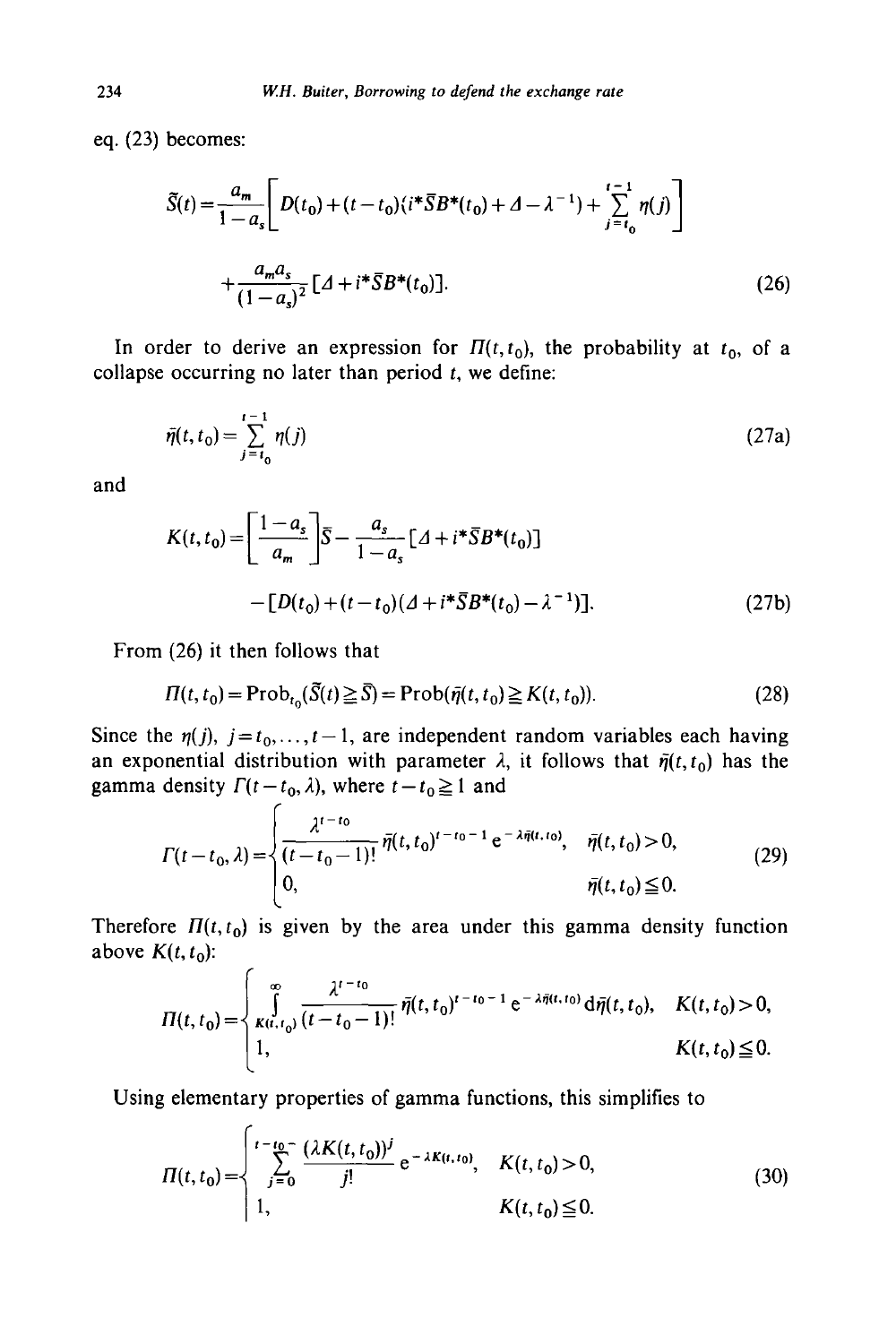Flood and Garber (1984) studied the probability of a collapse occurring the next period,  $\Pi(t_0 + 1, t_0)$  which, from (30), is given by

$$
\Pi(t_0+1, t_0) = \begin{cases} e^{-\lambda K(t_0+1, t_0)}, & K(t_0+1, t_0) > 0, \\ 1, & K(t_0+1, t_0) \le 0. \end{cases}
$$

As expected, the probability of a collapse occurring no later than period  $t$ increases with t, i.e.  $\Pi(t + 1, t_0) > \Pi(t, t_0).$ <sup>12</sup>

We now consider how, for  $K(t,t_0) > 0$ , the probability of a collapse occurring during an interval of  $t-t_0$  periods after an open market sale is affected by this financial operation.

First note that

$$
\frac{1}{\overline{S}} \frac{\partial \Pi(t, t_0)}{\partial B^*(t_0)} \bigg|_{\text{OM}} = \frac{1}{\overline{S}} \frac{\partial \Pi(t, t_0)}{\partial K(t, t_0)} \cdot \frac{\partial K(t, t_0)}{\partial B(t, t_0)} \bigg|_{\text{OM}} \tag{31}
$$

From eq. (30) it follows that

$$
\frac{\partial \Pi(t, t_0)}{\partial K(t, t_0)} = \sum_{j=0}^{t-t_0-1} \frac{[\lambda K(t, t_0)]^j}{j!} e^{-\lambda K(t, t_0)} \left[ \frac{j}{K(t, t_0)} - \lambda \right]
$$

$$
= \frac{-\lambda (\lambda K(t, t_0))^{t-t_0-1}}{(t-t_0-1)!} e^{-\lambda K(t, t_0)} < 0.
$$
 (32)

Also, from eq. (27b),

$$
\frac{1}{\overline{S}} \frac{\partial K(t, t_0)}{\partial B^*(t_0)} \bigg|_{\text{OM}} = 1 - i^* \bigg[ t - t_0 + \frac{a_s}{1 - a_s} \bigg]. \tag{33}
$$

From eqs. (31), (32) and (33) it then follows that

$$
\left. \frac{\partial \Pi(t, t_0)}{\overline{S} \partial B^*(t_0)} \right|_{OM} \ge 0 \Leftrightarrow t - t_0 \ge \frac{1}{i^*} - \frac{a_s}{1 - a_s}.
$$
\n(34)

Note that since  $a_s \approx 1/(1 + \alpha_s)$ , this discrete time stochastic result can be

<sup>12</sup>First, holding the K's constant, increasing t by one period adds a positive term to the sum in (30). Second, from (27b), *K(t, to)* decreases or stays constant (according as to whether  $\Delta + i^* \overline{S} B^*(t_0) - \lambda^{-1} \ge 0$  as t increases. As shown in eq. (32),

$$
\frac{\partial \Pi(t,t_0)}{\partial K(t,t_0)} = \frac{-\lambda(\lambda K(t,t_0))^{t-t_0-1}}{(t-t_0-1)!} e^{-\lambda K(t,t_0)} < 0.
$$

Any decline in  $K(t, t_0)$  as t increases therefore also tends to raise  $\Pi$ .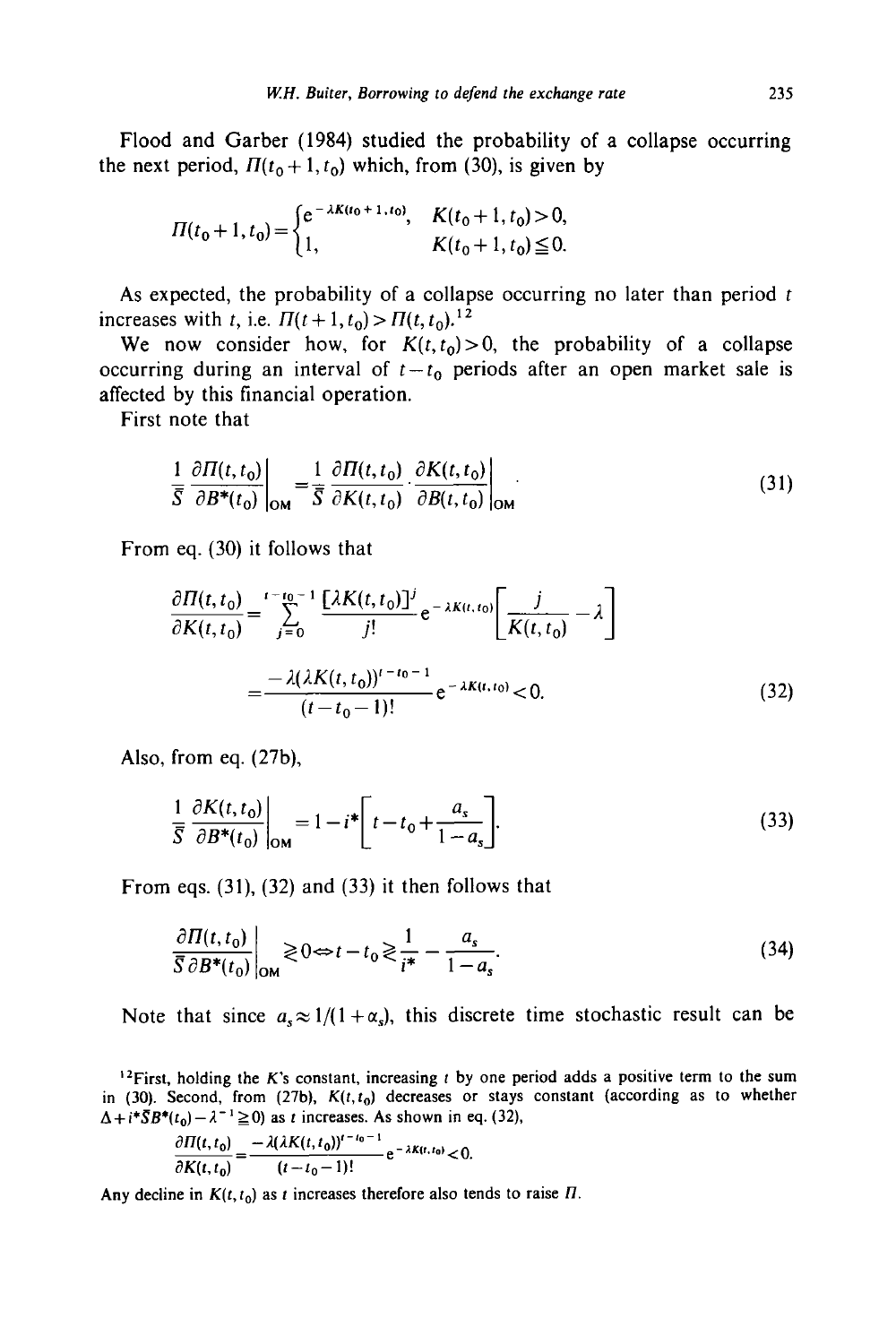seen to correspond closely to the continuous time deterministic result reported in eq. (14).

Eq. (34) says that for any values of the foreign interest rate  $i^*$  and the sensitivity of the current shadow exchange rate to the expectation of next period's shadow exchange rate  $a_s$  (a decreasing function of  $-l_i^{-1}$ , the interest sensitivity of money demand) there exists a critical interval  $\overline{t-t_0}$  defined by

$$
\overline{t-t_0} = \frac{1}{i^*} - \frac{a_s}{i-a_s}.
$$
<sup>13</sup>

For intervals shorter than  $\overline{t-t_0}$  the probability of a collapse is lowered by an open market sale at  $t_0$ , while for intervals longer than  $\overline{t-t_0}$  it is raised.

The probability of an immediate collapse after an open market sale at  $t_0$  is reduced (raised) if  $i^*$  is less than (exceeds)  $1 - a_s$ , since, from eq. (34),

$$
\left.\frac{\partial \Pi(t_0+1,t_0)}{\overline{S}\,\partial B^*(t_0)}\right|_{\text{OM}}\geq 0 \Leftrightarrow i^*\geq 1-a_s.
$$

From footnote 10,

$$
a_s = \left[ \frac{1 + i^*}{1 + i - l_i^{-1} M/P} \right]_0.
$$

 $-l_i^{-1}(M/P)$  is the reciprocal of the interest semi-elasticity of demand for high-powered money. Values around 2.0 have been found for this semielasticity in the United Kingdom. With  $i_0=i_0^*=0.10$ ,  $a_s=0.6875$  and it seems likely that an open market sale will lower the probability of an immediate collapse.

Also, from (34) the duration of the interval, after an open market sale, for which the probability of a collapse is reduced, is inversely related to the interest rate.

Next we derive an expression for the *expected duration* of the interval between the open market sale and the collapse of the fixed exchange rate regime, and analyse how it is affected by the sale. The expected waiting time until the collapse is denoted  $E_{t_0}(t-t_0)$ .

 $\eta(t, t_0)$ , the probability of a collapse occurring in period t (neither earlier nor later) is given by  $\pi(t, t_0) = \Pi(t, t_0) - \Pi(t-1, t_0)$ . Therefore,

$$
E_{t_0}(t - t_0) = \sum_{t = t_0 + 1}^{\infty} (t - t_0) [ \Pi(t, t_0) - \Pi(t - 1, t_0) ].
$$
 (35)

 $\sqrt[13]{t-t_0}$  should be a positive integer. For simplicity I ignore this constraint.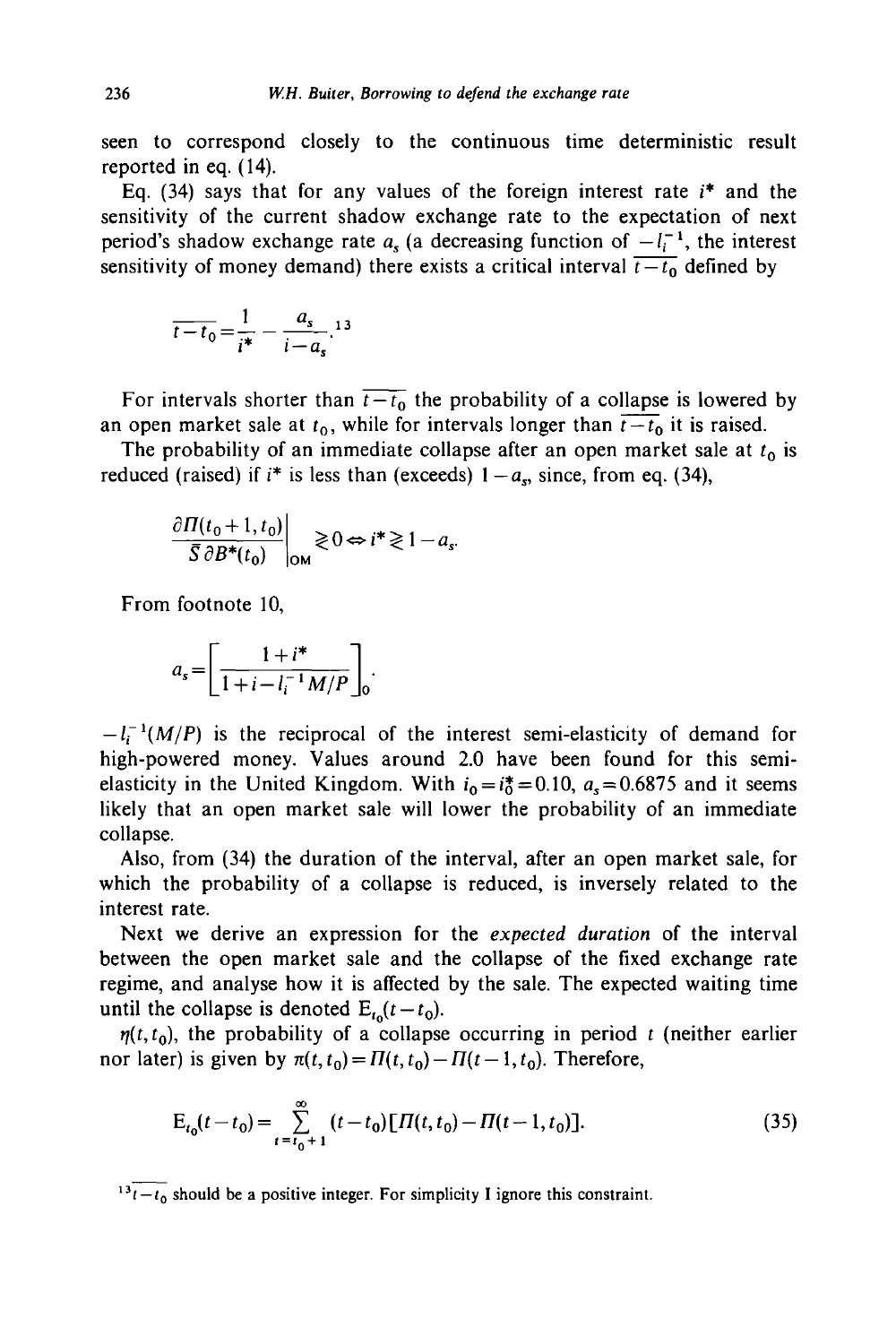Remembering that  $\Pi(t, t_0) = \text{Prob}_{t_0}(\bar{\eta}(t, t_0) \geq K(t, t_0))$  and using eq. (30) it follows that

$$
E_{t_0}(t-t_0) = \sum_{t_0+1}^{\infty} (t-t_0) \left[ \sum_{k=0}^{t-t_0-1} \frac{(\lambda K(t,t_0))^k}{k!} e^{-\lambda K(t,t_0)} - \sum_{k=0}^{t-t_0-2} \frac{(\lambda K(t-1,t_0))^k}{k!} e^{-\lambda K(t-1,t_0)} \right].
$$

Now consider the special case where the deterministic component of dce equals zero, i.e.  $A + i^* \overline{S} B^*(t_0) - \lambda^{-1} = 0$ . From (27b) this implies that  $K(t, t_0) =$  $K(t-1, t_0) = K(t_0, t_0)$ . In this case

$$
E_{t_0}(t-t_0) = \sum_{t=t_0+1}^{\infty} (t-t_0) \frac{(\lambda K(t_0, t_0))^{t-t_0-1}}{(t-t_0-1)!} e^{-\lambda K(t_0, t_0)}.
$$

Now

$$
\frac{(\lambda K(t_0,t_0))^{t-t_0-1}}{(t-t_0-1)!}e^{-\lambda K(t_0,t_0)}
$$

is a Poisson density with parameter  $\lambda K(t_0, t_0)$ . Its mean is  $\lambda K(t_0, t_0)$ . Therefore

$$
E_{t_0}(t - t_0) = \lambda K(t_0, t_0) + 1. \tag{36}
$$

From (33) it follows that

$$
\left. \frac{\partial E_{t_0}(t - t_0)}{\overline{S} \partial B^*(t_0)} \right|_{OM} = \lambda \left[ 1 - i^* \frac{a_s}{1 - a_s} \right].
$$
\n(37)

When the deterministic component of the dce process equals zero, an open market sale at  $t_0$  increases the expected length of the interval until the collapse of the exchange rate regime i.f.f.  $i^* < (1-a_s)/a_s$ . With  $a_s = 0.6875$ , as was assumed earlier for illustrative purposes, this condition is likely to be satisfied.

### **4. Conclusion**

The main results of the paper are summarized in the Introduction. I conclude by restating the main policy conclusion and suggesting possible extensions of the approach adopted in this paper.

The policy message of the paper is a familiar but important one.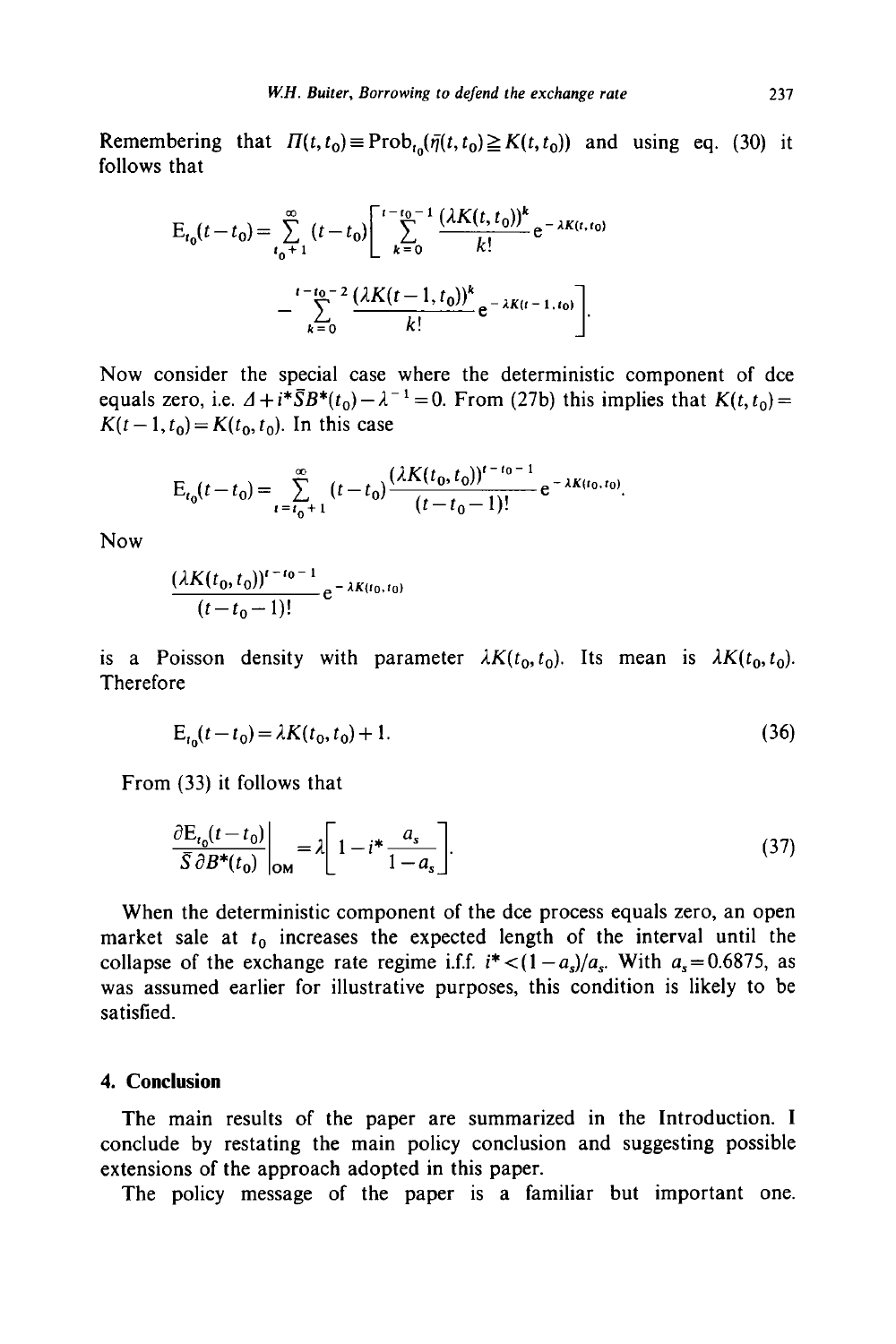Borrowing additional reserves to defend the exchange rate is useful to the extent that 'buying time' is useful. It might, for example, be useful if the quality of the fiscal package necessary to create a viable exchange rate regime is improved by a delay in its implementation. Borrowing without a fiscal correction lowers the likelihood of an early collapse and increases the expected duration of the interval until the collapse. As it raises the likelihood of a later collapse, viability (in the sense of long-run assured survival of the managed exchange rate regime) can be achieved only by lowering the government's need for seigniorage revenue. This requires a fundamental fiscal correction, i.e. a lowering of the primary deficit.

Desirable extensions of the analytical approach of this paper include a more flexible specification of fiscal and financial policy and a more satisfactory modelling of liquidity constraints, leading to foreign exchange crises and the collapse of managed exchange rate regimes, and solvency constraints, causing not only foreign exchange crises but also default on or repudiation of public sector debt.<sup>14</sup> An international cash-in-advance model may be a suitable vehicle for analysing both issues.

<sup>14</sup>For an interesting discussion of some of these issues, see Obstfeld (1984b).

#### **References**

- Buiter, W.H., 1985, A guide to public sector debt and deficits, Economic Policy 1, no. I, Nov., 14-79.
- Collins, S.M., 1984, Exchange rate expectations and interest parity during credibility crises. The French Franc, March 1983, Harvard University, H1ER Discussion Paper Series No. 10B0, Aug.
- Connolly, M.B. and D. Taylor, 1984, The exact timing of the collapse of an exchange rate regime and its impact on the relative price of traded goods, Journal of Money Credit and Banking 16, no. 2, May, 194-207.
- Cumby, R.E. and S. van Wijnbergen, 1983, Fiscal policy and speculative runs on the central bank under a crawling peg exchange rate regime: Argentina, 1979-1981. Mimeo (N.Y.U. Graduate School of Business Administration).
- Diamond, P.W. and P.H. Dybvig, 1983, Bank runs, deposit insurance and liquidity, Journal of Political Economy 91, no. 3, June, 401-419.
- Dornbusch, R., 1984, Collapsing exchange rate regimes, Mimeo.
- Flood, R.P. and P.M. Garber, 1983, A model of stochastic process switching, Econometrica 51, May, 537-551.
- Flood, R.P. and P.M. Garber, 1984a, Gold monetization and gold discipline, Journal of Political Economy 92, Feb., 90-107.
- Flood, R.P. and P.M. Garber, 1984b, Collapsing exchange rate regimes: Some linear examples, Journal of International Economics 17, 1-13.
- Garber, P. and V. Grilli, 1986, The Belmont-Morgan Syndicate as an optimal investment banking contract, European Economic Review 30, no. 3, June, 649-677.
- Grilli, V., 1984, Speculative attacks and devaluations in the EMS, Mimeo.
- Grilli, V., 1986a, Buying and selling attacks on fixed exchange rate systems, Journal of International Economics 20, 143-156.
- Grilli, V., 1986b, Investment banking contracts in a speculative attack environment: Evidence from the 1890's, unpublished.